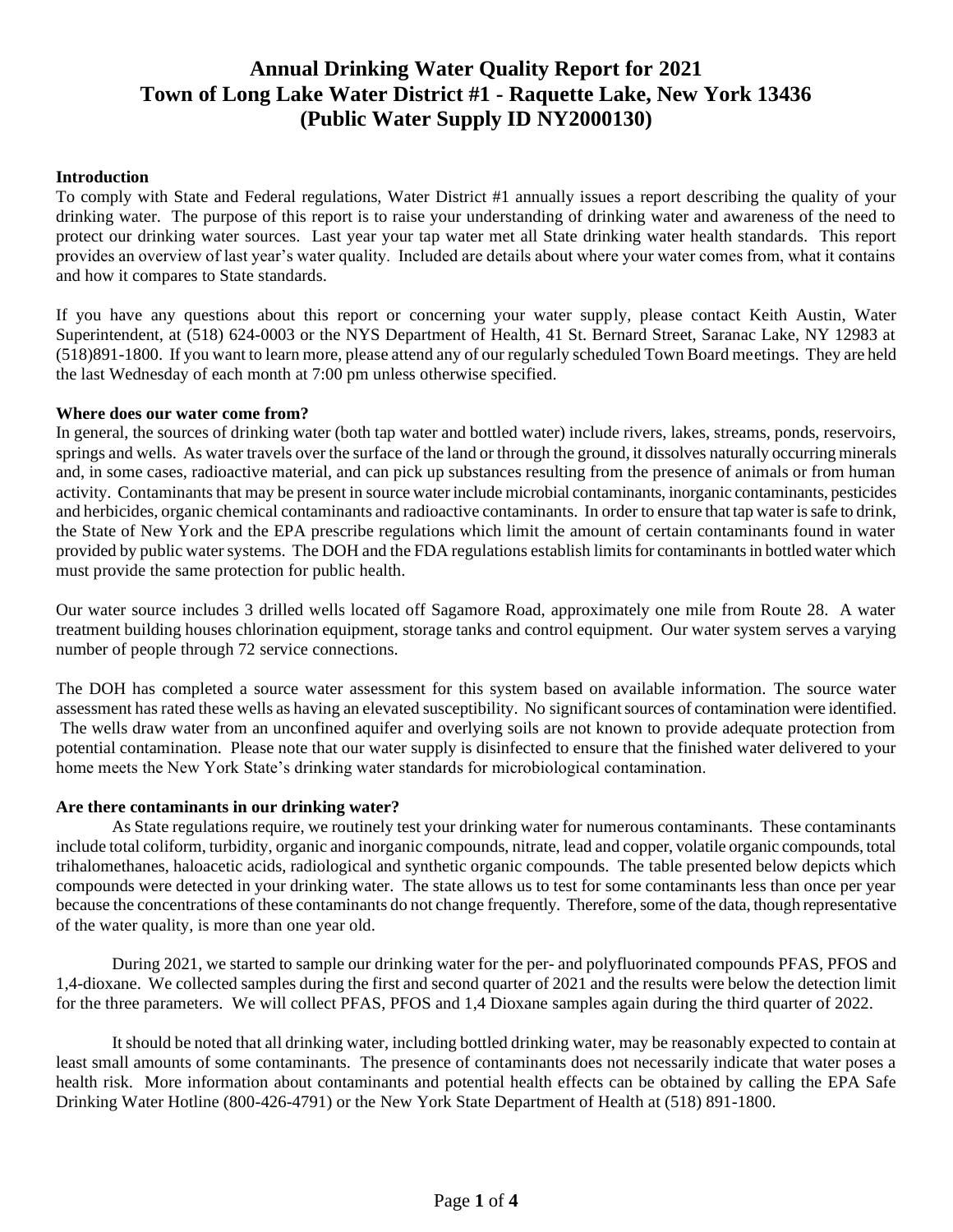| <b>Table of Detected Contaminants</b> |                     |                   |                                         |                          |                |                                            |                                                                                                                                                                            |  |  |
|---------------------------------------|---------------------|-------------------|-----------------------------------------|--------------------------|----------------|--------------------------------------------|----------------------------------------------------------------------------------------------------------------------------------------------------------------------------|--|--|
| Contaminant                           | Violation<br>Yes/No | Date of<br>Sample | Level<br>Detected                       | Unit<br>Measure-<br>ment | <b>MCLG</b>    | <b>Regulatory Limit</b><br>(MCL, TT or AL) | Likely Source of Contamination                                                                                                                                             |  |  |
| <b>Radioactive Contaminants</b>       |                     |                   |                                         |                          |                |                                            |                                                                                                                                                                            |  |  |
| Radium 226 & 228                      | N <sub>o</sub>      | 2020              | 0.55                                    | pCI/L                    | $\mathbf{0}$   | 5 (MCL)                                    | Erosion of natural deposits                                                                                                                                                |  |  |
| Gross Alpha                           | N <sub>o</sub>      | 2020              | 1.1                                     | pCi/L                    | $\mathbf{0}$   | 15 (MCL)                                   | Erosion of natural deposits.                                                                                                                                               |  |  |
| <b>Gross Beta</b>                     | N <sub>0</sub>      | 2014              | 1.3                                     | pCi/L                    | $\mathbf{0}$   | 50 (MCL)                                   | Decay of natural deposits and man-made<br>emissions.                                                                                                                       |  |  |
| <b>Inorganic Contaminants</b>         |                     |                   |                                         |                          |                |                                            |                                                                                                                                                                            |  |  |
| Nitrate                               | No                  | 2021              | ND                                      | mg/L                     | 10             | 10 (MCL)                                   | Runoff from fertilizer use; leaching from<br>septic tanks, sewage; erosion of natural<br>deposits.                                                                         |  |  |
| Barium                                | No                  | 2017              | $\Omega$                                | mg/L                     | $\overline{2}$ | $2$ mg/l                                   | Discharge of drilling wastes; Discharge<br>from metal refineries: Erosion of natural<br>deposits.                                                                          |  |  |
| Fluoride                              | N <sub>0</sub>      | 2017              | 0.8                                     | mg/L                     | n/a            | $2.2$ (MCL)                                | Naturally occurring.                                                                                                                                                       |  |  |
| Copper                                | N <sub>0</sub>      | 2020              | 0.1175 <sup>1</sup><br>$0.0023 - 0.182$ | mg/L                     | 1.3            | $1.3$ (AL)                                 | Corrosion of household plumbing<br>systems.                                                                                                                                |  |  |
| Lead                                  | N <sub>o</sub>      | 2020              | 0.0076 <sup>1</sup><br>$ND-0.0022^2$    | ug/L                     | $\Omega$       | $0.015$ (AL)                               | Corrosion of household plumbing<br>systems.                                                                                                                                |  |  |
| Chloride                              | N <sub>o</sub>      | $\overline{20}19$ | 1.5                                     | mg/L                     | n/a            | 250 (MCL)                                  | Naturally occurring or indicative of road<br>salt contamination                                                                                                            |  |  |
| Sodium                                | N <sub>o</sub>      | 2019              | 8.5                                     | mg/L                     | n/a            | See Note 3                                 | Naturally occurring; Road salt; Water<br>softeners; Animal waste.                                                                                                          |  |  |
| Sulfate                               | N <sub>o</sub>      | 2019              | 14                                      | mg/L                     | n/a            | 250 (MCL)                                  | Naturally occurring                                                                                                                                                        |  |  |
| <b>Disinfection Byproducts</b>        |                     |                   |                                         |                          |                |                                            |                                                                                                                                                                            |  |  |
| Haloacetic Acids<br>(HAA5s)           | N <sub>o</sub>      | 2021              | $\mathbf{0}$                            | ug/L                     | n/a            | 60 (MCL)                                   | By-product of drinking water<br>chlorination                                                                                                                               |  |  |
| Total<br>Trihalomethanes<br>(TTHMs)   | N <sub>o</sub>      | 2021              | 5.1                                     | ug/L                     | n/a            | 80 (MCL)                                   | By-products of drinking water<br>chlorination needed to kill harmful<br>organisms. TTHMs are formed when<br>source water contains measurable<br>amounts of organic matter. |  |  |

#### **NOTES:**

 $1$  – The level presented represents the 90<sup>th</sup> percentile of the 5 sites tested. A percentile is a value on a scale of 100 that indicates the percent of a distribution that is equal to or below it. The  $90<sup>th</sup>$  percentile is the average of the  $4<sup>th</sup>$  and  $5<sup>th</sup>$  highest lead and copper values detected at your water system.

2 – The level presented represents a range of the lead and copper samples collected. The action level for lead and copper was not exceeded at any of the 5 test sites.

3 - Water containing more than 20 mg/l of sodium should not be used for drinking by people on severely restricted sodium diets. Water containing more than 270 mg/l of sodium should not be used for drinking by people on moderately restricted sodium diets.

#### **Definitions:**

*Maximum Contaminant Level*(MCL): The highest level of a contaminant that is allowed in drinking water. MCLs are set as close to the MCLGs as feasible.

*Maximum Contaminant Level Goal* (MCLG): The level of a contaminant in drinking water below which there is no known or expected risk to health. MCLGs allow for a margin of safety.

*Action Level*(AL): The concentration of a contaminant which, if exceeded, triggers treatment or other requirements which a water system must follow.

*Treatment Technique* (TT): A required process intended to reduce the level of a contaminant in drinking water.

*Non-Detects* (ND): Laboratory analysis indicates that the constituent is not present.

*Nephelometric Turbidity Unit* (NTU): A measure of the clarity of water. Turbidity in excess of 5 NTU is just noticeable to the average person. *Milligrams per liter* (mg/l): Corresponds to one part of liquid in one million parts of liquid (parts per million - ppm).

*Micrograms per liter* (ug/l): Corresponds to one part of liquid in one billion parts of liquid (parts per billion - ppb).

*Pico curies per liter* (pCi/L) – Pico curies per liter is a measure of the radioactivity in water

### **What does this information mean?**

As you can see by the table, our system had no violations. We have learned through our testing that some contaminants have been detected; however, these contaminants were detected below the level allowed by the State. Our lead concentrations were very low; however, we need to provide the following information regarding lead:

If present, elevated levels of lead can cause serious health problems especially for pregnant women and young children. Lead in drinking water is primarily from materials and components associated with service lines and home plumbing. The Town of Long Lake is responsible for providing high quality drinking water but cannot control the variety of materials used in plumbing components. When your water has been sitting for several hours, you can minimize the potential for lead exposure by flushing your tap for 30 seconds to 2 minutes before using water for drinking or cooking. If you are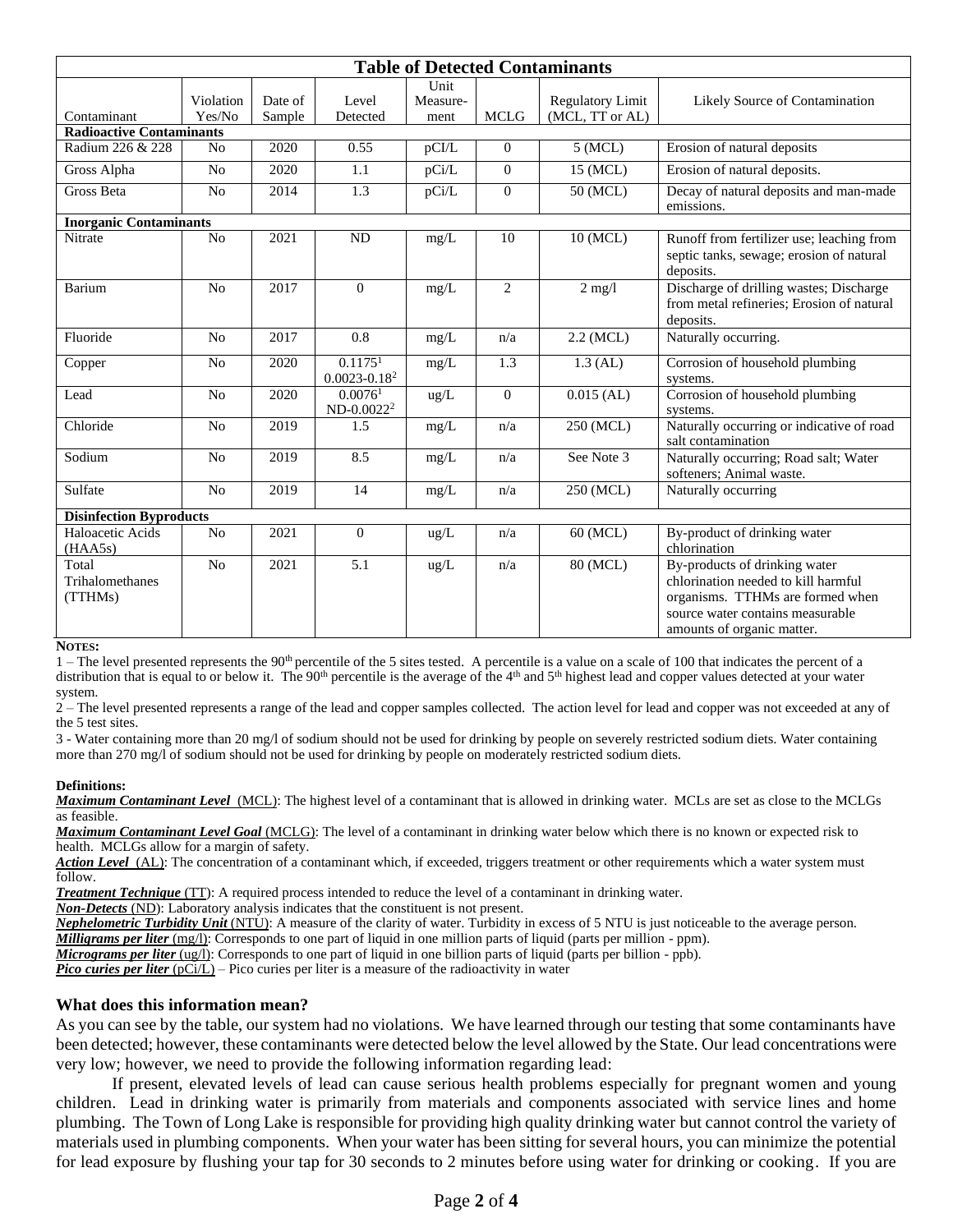concerned about lead in your water, you may wish to have your water tested. Information on lead in drinking water, testing methods, and steps you can take to minimize exposure is available from the Safe Drinking Water Hotline or at http://www.epa.gov/safewater/lead.

# **Is our water system meeting other rules that govern operations?**

Last year we did not collect our disinfection byproduct samples during the third week of August, as required by our sampling plan, and we received a violation for this omission. We did collect disinfection byproduct samples in December 2021. Next year we will collect samples in August, as required. We were in compliance with all other monitoring and reporting requirements.

# **Do I need to take special precautions?**

It should be noted that some people may be more vulnerable to contaminants in drinking water than the general population. Immuno-compromised persons such as persons with cancer undergoing chemotherapy, persons who have undergone organ transplants, people with HIV/AIDS or other immune system disorders, some elderly, and infants can be particularly at risk from infections. These people should seek advice about drinking water from their health care providers. EPA/CDC guidelines on appropriate means to lesson the risk of infection by cryptosporidium and other microbiological contaminants are available from the Safe Drinking Water Hotline.

## **Why save water and how to avoid wasting it?**

While it may seem counterintuitive to economize water in an area where lakes, ponds and streams abound, there is still a need to protect and conserve this resource. Our new system has an adequate amount of water to meet demands, but it is not limitless. Climate changes can have a significant effect on the supply and in fact, in the recent past, some scientific data has indicated that the Adirondacks have experienced less annual precipitation. Conserving water preserves a vital resource which our lives depend upon. But there are more reasons why it is important to conserve water. Saving water saves on the costs associated with providing potable water. Saving water reduces energy consumption and the need to construct costly pumping systems. Saving water lessens the strain on the water system during a dry spell or drought, helping to avoid severe water use restrictions so that essential firefighting needs are met.

You can play a role in conserving water by becoming conscious of the amount of water your household is using and by looking for ways to use less whenever you can. It's not hard to conserve water. Conservation tips include:

- Automatic dishwashers use 15 gallons for every cycle: load it to capacity before you run it.
- Turn off the tap when brushing your teeth.... Take shorter showers.
- When washing dishes or pots  $\&$  pans by hand, only turn the tap on when rinsing them.
- Check every faucet in your home for leaks and repair them.
- Check your toilets for leaks: put a few drops of food coloring in the tank and watch a few minutes to see if the color shows up in the bowl. It is not uncommon to lose up to 100 gallons a day from one of these otherwise invisible toilet leaks. Fix it and you save more than 30,000 gallons a year!
- Install water saving devices in your home. For more details, talk to the Water Department.
- Report possible water main leaks to the Water Department.
- Correct conditions in your water service that will prevent the need to run "bleeders" in the winter. (For financial help or incentives to make corrections, read further.)
- Commercial or residential water users whose properties are next to a lake or a pond could rig up a system to pump water from the lake or pond for lawn or garden watering.
- For more information and tips about how to save water, visit [www.epa.gov/watersense.](http://www.epa.gov/watersense)

# **DID YOU KNOW?**

A dripping faucet could waste from 1000 to 6000 gallons in a year? A continuous leak from a hole sized as follows, at 60 psi water pressure, would, over a three-month period, wastes water in the following amounts:

| <b>Diameter of stream</b> | <b>Number of Gallons</b> |  |  |
|---------------------------|--------------------------|--|--|
| 1/4"                      | 1.181.500                |  |  |
| 3/16"                     | 666,000                  |  |  |
| 1/8"                      | 296,000                  |  |  |
| 1/16"                     | 74,000                   |  |  |

A word about "bleeders". It is the practice of a number of homeowners to run a hose all winter to prevent the freezing of the home's water lines. In most cases, this practice is the result of a faulty design in the plumbing and it can be corrected. Be